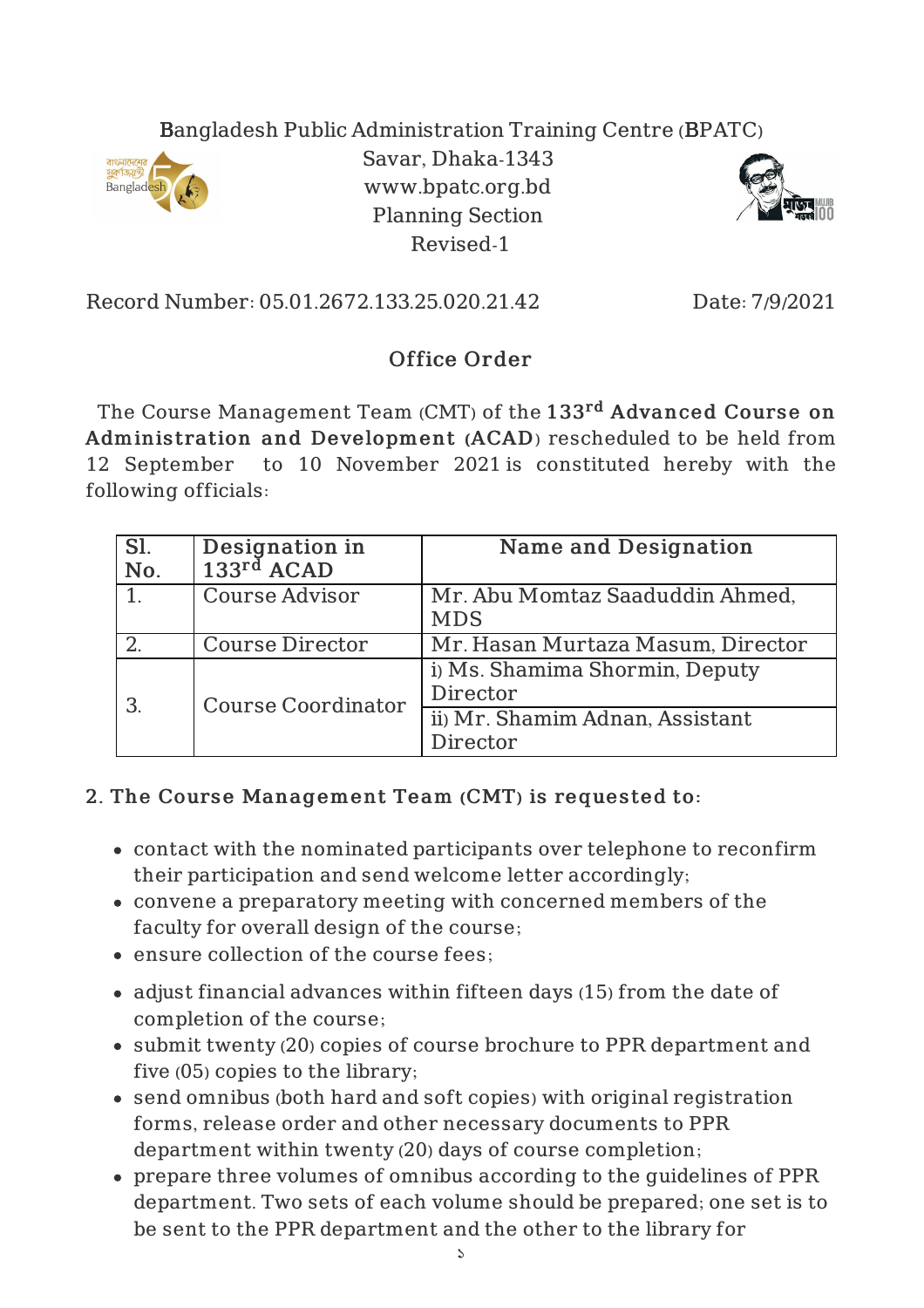preservation. Omnibus (three volumes) will consist of all handouts and be arranged module-wise and must bear page number and there will be an index in it. Course name, duration and course management team are to be mentioned in a separate top-page. Moreover, a profile of guest speakers is to be added in a separate page;

- send pen picture of the participants of the course to the Evaluation department within seven (07) working days of completion of the course;
- send a list of the participants to the Ministry of Public Administration (MOPA) and PPR department of BPATC at the first day of the course;
- send a copy of the release order to the Ministry of Public Administration (MOPA) and PPR department of BPATC on the closing day of the course;
- send soft copy of relevant papers to the programmer and MIS to publish on the BPATC's website.
- 3. The course should run as per the standard norms of the Centre.
- 4. The order is issued with the prior approval of the competent authority.

07-09-2021

Dr. Md. Mohoshin Ali Director Phone: 02224446607 Fax: 02224445029 Email: ppr.bpatc@gmail.com

Record Number:

Date: 7/9/2021

05.01.2672.133.25.020.21.42/1(92)

Copy for Kind Information and Necessary Action (not as per seniority): 1) All Members (CMT), 133rd Advanced Course on Administration and Development (ACAD), BPATC, Savar, Dhaka.

2) Faculty (All), BPATC, Savar, Dhaka.

3) System Analyst (Additional), System Analyst Department, BPATC (with request to ensure the necessary IT support)

4) P.S. to Rector, BPATC, Savar, Dhaka. (For kind information of the Rector)